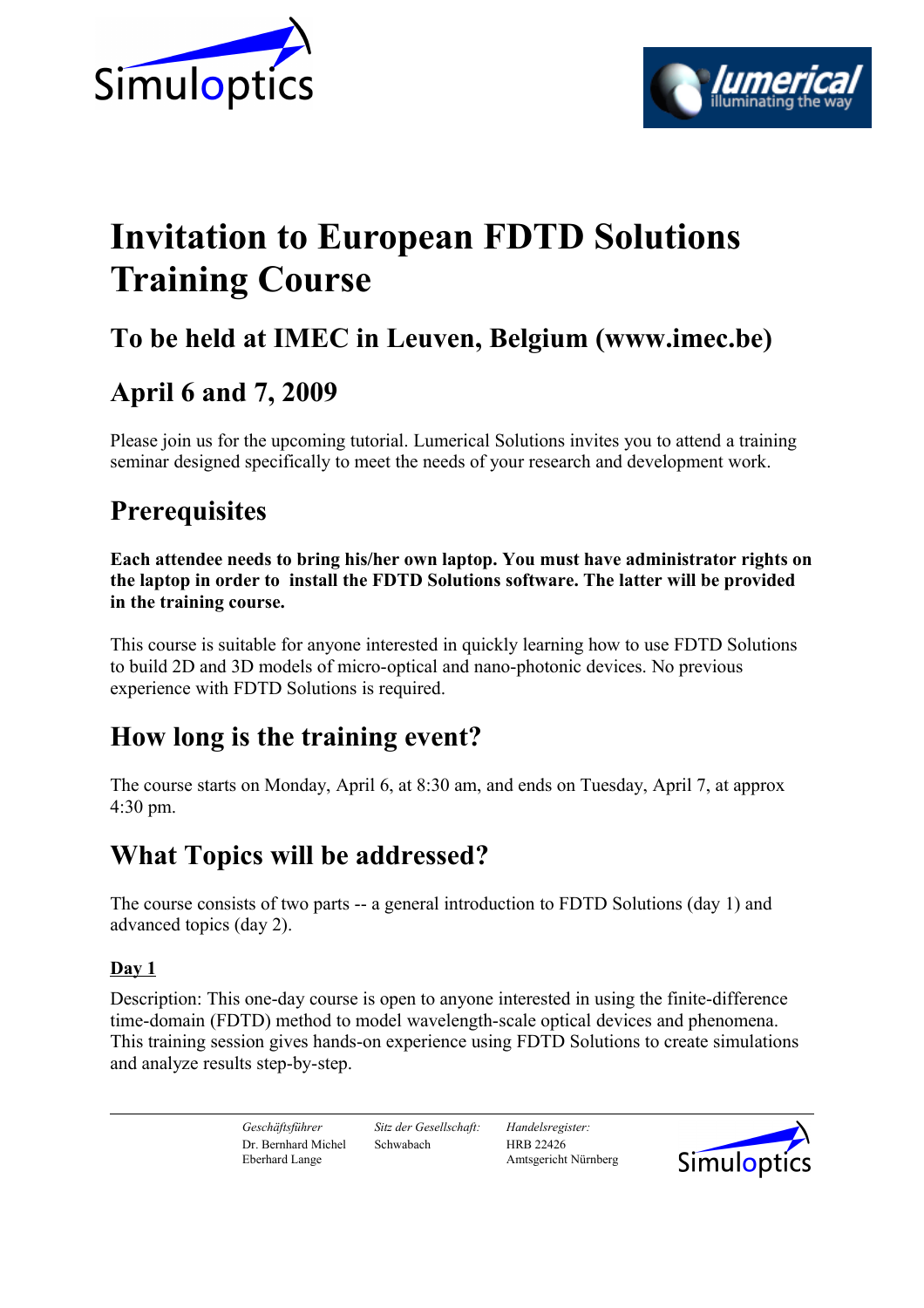#### **Topics:**

- Overview of the FDTD method and when it should be applied
- How to efficiently obtain steady state, continuous wave results from a time domain method
- Features and workflow of FDTD Solutions:
	- o Using the GUI Layout Editor effectively
	- o Treating design problems efficiently with the FDTD Solutions workflow
	- o Creating optical structures and defining material properties
	- o Types of sources
	- o Choosing monitors to obtain spatial, time and wavelength-dependent data
	- o Analyzing data and plotting results
	- o Scripting commands (basic)

#### **Workshop:**

- Simple example
- Getting Started examples
- Advanced example
- User-supplied examples
- O&A: user-supplied examples and questions

#### **Day 2**

**Description:** Gain greater understanding of the more advanced features of FDTD Solutions and its state-of-the-art parallel computational engine. In this session, you will learn how to take advantage of the optimized engine to speed up your simulations and increase your productivity, how to handle dispersive materials over broad wavelength ranges, and how to optimize designs using scripting. This training session will treat advanced application examples. **Topics:**

- Advanced Features of FDTD Solutions
	- o Scripting language for parameter sweeps and design optimization
	- o Far field analysis with the GUI and using scripting
	- o Advanced boundary conditions
	- o Dispersive and anisotropic materials
	- o Interoperability with ASAP and user-defined sources
	- o Importing structures from external files
- Coherence and polarization in FDTD and how to obtain incoherent, unpolarized results
- Parallel Computation
- Applying the features to an advanced example

#### **Workshop**:

- Advanced examples
- User-supplied examples
- Q&A: user-supplied examples and questions

*Geschäftsführer Sitz der Gesellschaft: Handelsregister:* Dr. Bernhard Michel Schwabach HRB 22426

Eberhard Lange Amtsgericht Nürnberg